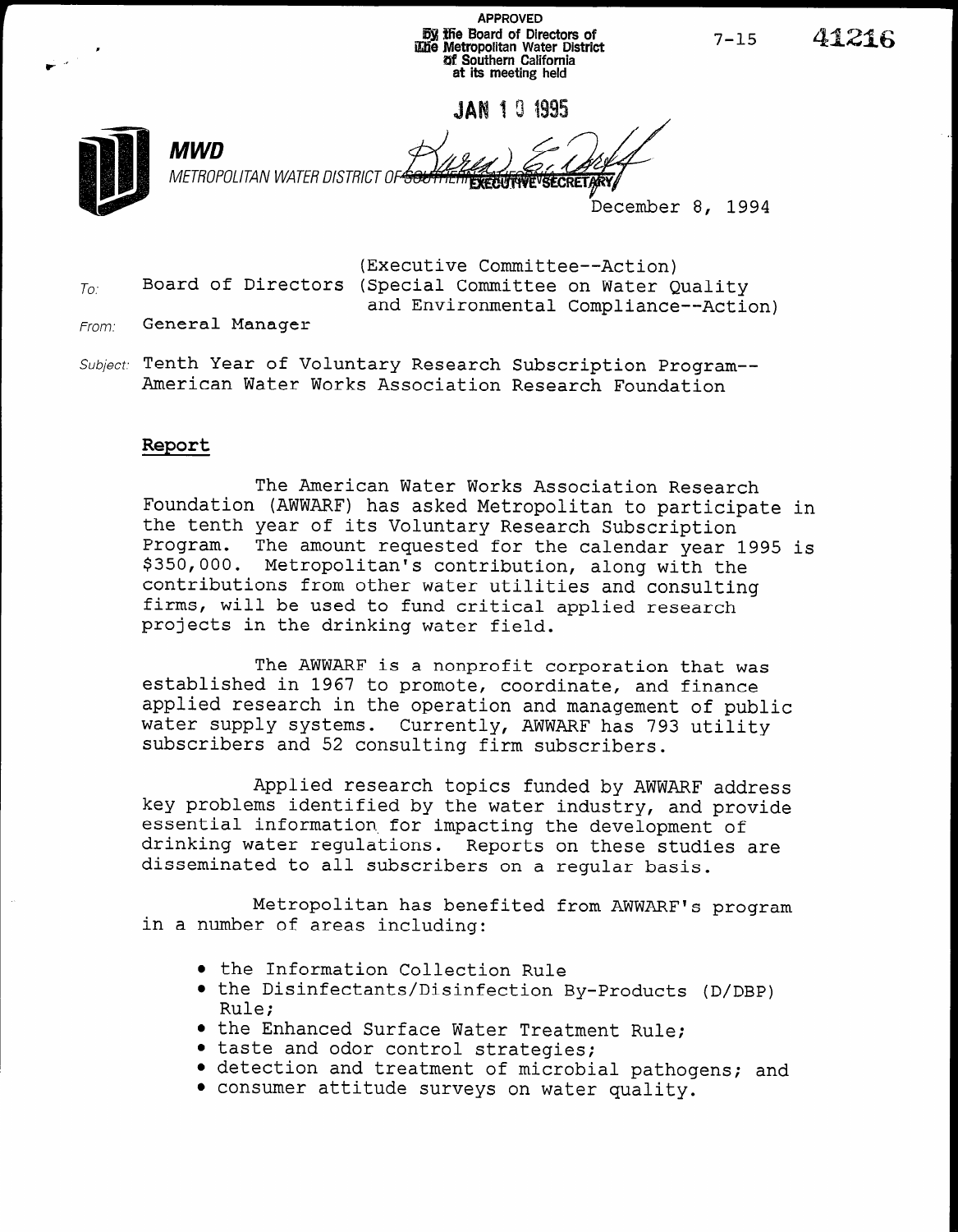In addition, AWWARF has funded forty-two projects to date (a total of \$11.6 million) related to research on Cryptosporidium, a protozoan parasite which caused over 400,000 waterborne illnesses in the City of Milwaukee in early 1993. AWWARF is also committing \$10 million to DBP research over the next five years to ensure that the development of the second stage of the D/DBP Rule is based on sound science.

Metropolitan provides considerable input into AWWARF's research direction as Executive Assistant to the General Manager Duane L. Georgeson is currently the Chairman of the Executive Committee of the Board of Trustees for AWWARF. Metropolitan also has staff currently serving in an advisory capacity on 17 different projects. In addition, Associate Director of Water Quality Roy Wolfe is the chair of the Technical Proposal Review Committee, which make recommendations for distributing approximately \$800,000 per year for unsolicited or special projects. Finally, Metropolitan is a participating/cooperating utility on fifteen projects and is scheduled to receive \$133,000 in arsenic and DBP research over the next few years and in the next few years and a total arsenic and DBP research over the next few years and a total of \$420,000 for research on ozone and PEROXONE.

Utility contributions are based on \$1.50 per portify contributions are based on \$1.50 per wittiton gallons delivered per year, with credits given for water purchased from subscribing wholesalers and water sold wholesale. Metropolitan contributed \$325,000 in the calendar year 1994.

 $\overline{a}$ Adequate funds for one-half of the proposed \$350,000 contribution have been budgeted for fiscal year (FY) 1994/95 because payments must be made on a calendar year basis. If this recommendation is approved by your Board, the other half of the proposed \$350,000 contribution would be included in the FY 1995/96 budget. The proposed contribution is categorically exempt from the California Environmental Quality Act because it involves only feasibility and planning studies.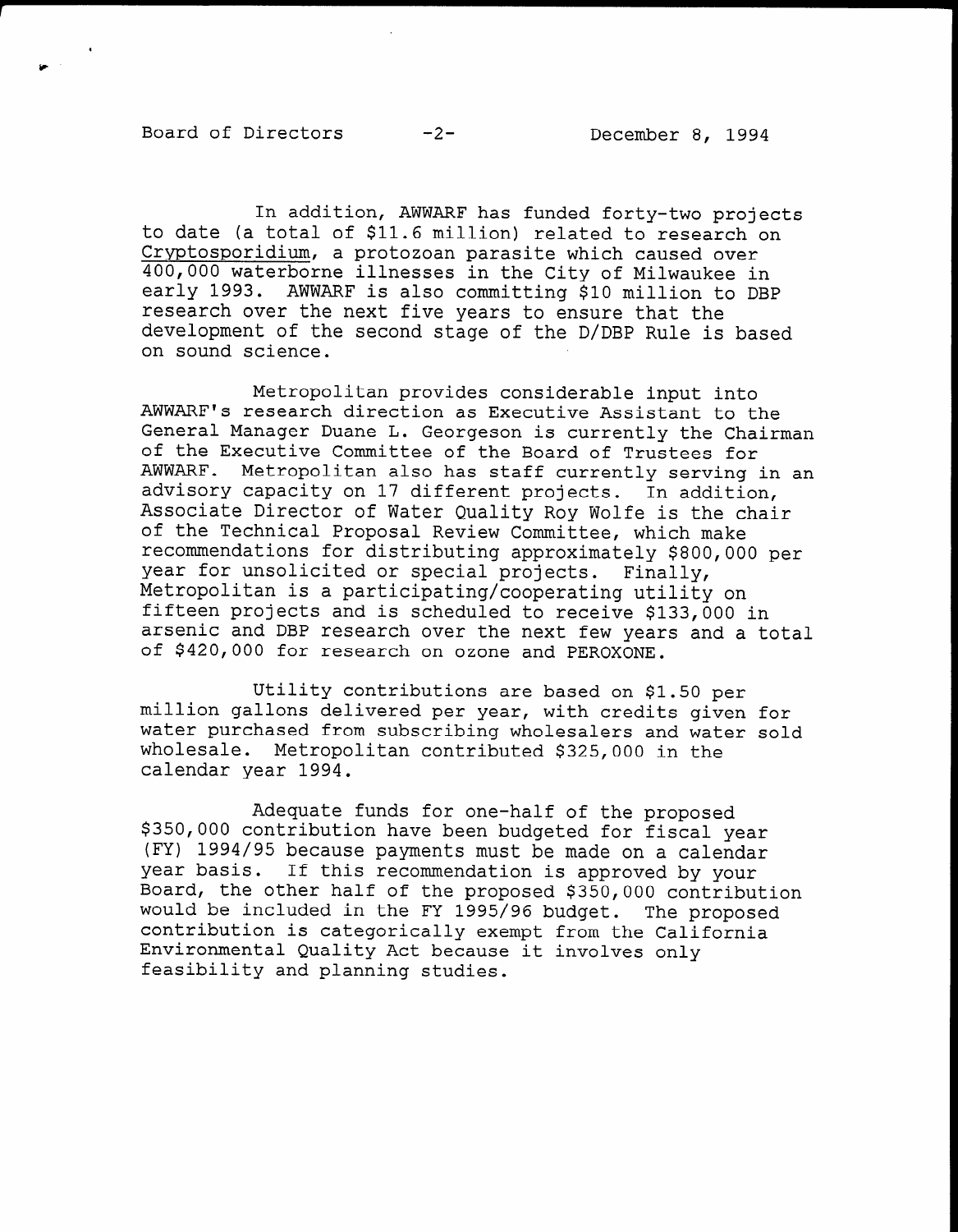Board of Directors -3- December 8, 1994

## Recommendation

EXECUTIVE COMMITTEE AND SPECIAL COMMITTEE ON WATER QUALITY AND ENVIRONMENTAL COMPLIANCE FOR ACTION.

It is recommended that the Board authorize the General Manager to make payment of \$350,000 to the AWWARF as Metropolitan's contribution to fund AWWARF's applied research program during calendar year 1995.

> John R. Wodraska General Manager

Submitted by:

mark B ey hlm

Mark D. Beuhler Director of Water Quality

Concur: ™nh ΄R. Wodraska Gendral Manager

JSS/RLW/sdf s:/staff/awwarf95.doc

Attachment

 $\mathbf{I}$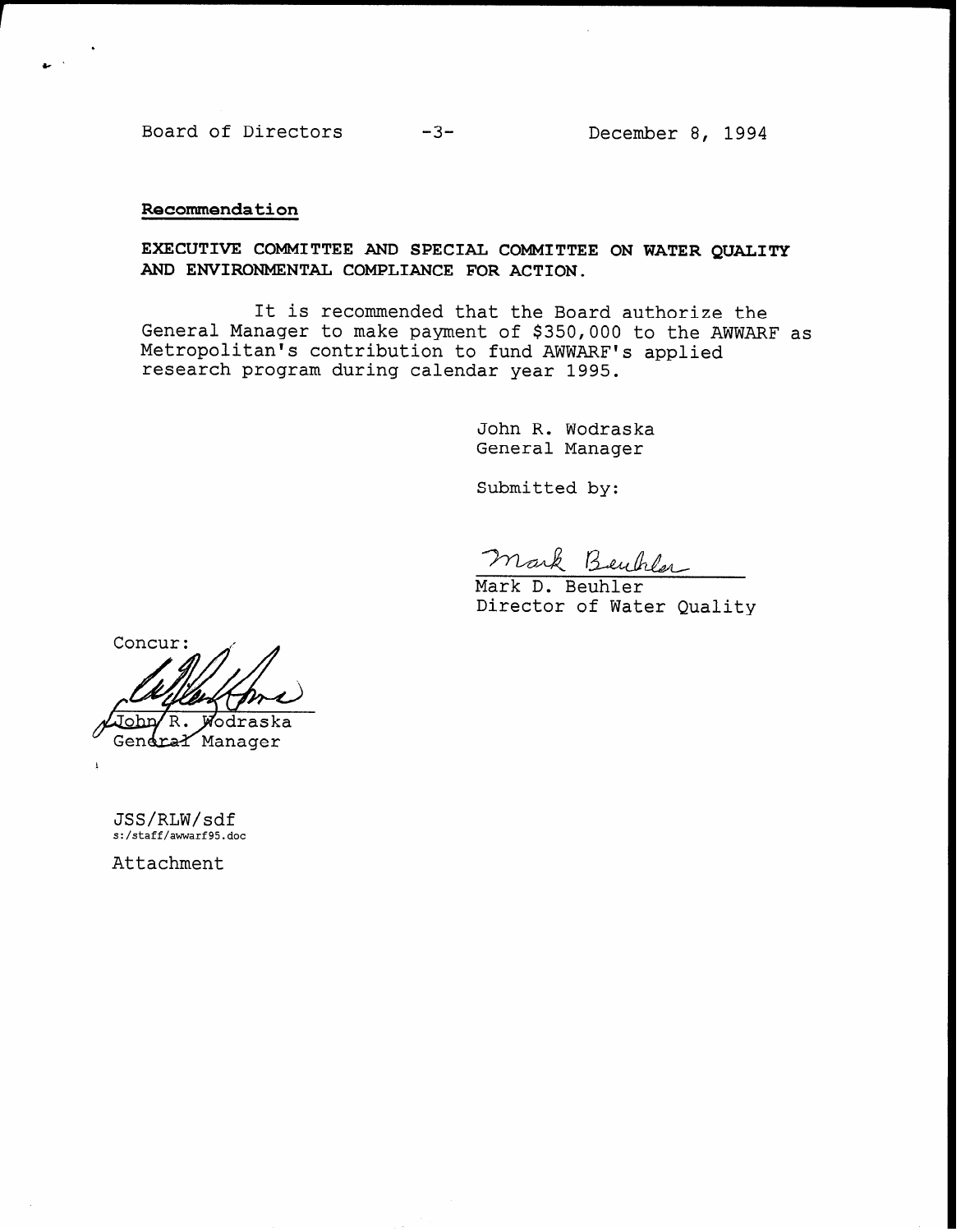## Attachment MWDSC Current Involvement with AWWARF

the contract of the contract of the contract of the contract of the contract of the contract of the contract of

TV.

| Project<br>Title                                                                                              | Principal<br>Investigator                                       | Duration<br>of Study    | WOD Staff<br>Involved                            | Monies<br>Receiving |
|---------------------------------------------------------------------------------------------------------------|-----------------------------------------------------------------|-------------------------|--------------------------------------------------|---------------------|
| Demonstration-Scale Evaluation of<br>Engineering Aspects of the Ozone/<br>Peroxide Advanced Oxidation Process | J.T. Gramith,<br>MWDSC                                          | Jun. '95                | Jul.'89- ODP, Chemistry,<br>Microbiology         | \$140,000           |
| Factors Affecting Disinfection By-Prod-<br>ucts Formation During Chloramination                               | J.M. Symons,<br>U. of Houston                                   | 7/1/93-<br>1/1/96       | Org. Chem. Res., \$48,000<br>Pilot plant         |                     |
| Analytical Chemistry of Arsenic in<br>Drinking Water                                                          | A. Eaton,<br>Montgomery Labs May '95                            |                         | Aug.'93- Inorg. Chem.                            | \$35,000            |
| Strategies to Control Bromide and<br><b>Bromate</b>                                                           | Amy & Siddiqui, Nov.'94- Pilot plant,<br>U. of Colorado Mar.'96 |                         | Inorg. Chem.                                     | \$25,000            |
| Arsenic Treatability Options and Eval-<br>uation of Residuals Management Issues                               | Amy & Edwards,<br>U. of Colorado                                | Jan.'97                 | Jan.'95- Pilot plant                             | \$30,000            |
| Impacts of Ozonation on the Formation<br>of Chlorination and Chloramination<br>By-Products                    | P. Singer,<br>U. of North<br>Carolina                           | $10/1/91$ -<br>12/31/94 | S.W. Krasner                                     | \$0\$               |
| Arsenic and Removal by Enhanced<br>Coaqulation and Membranes Processes                                        | Herring &<br>Elimelech,<br><b>UCLA</b>                          | Jan.'96                 | Jan.'94- Pilot plant                             | \$0                 |
| Chloramine Decomposition Kinetics and<br>Degradation Products in Distribution<br>System and Model Waters      | Valentine<br>& St. Clair<br>U. of Iowa                          |                         | Dec.'93- S.E. Barrett,<br>Dec.'95 Field Monitor. | \$0                 |

 $\sim$